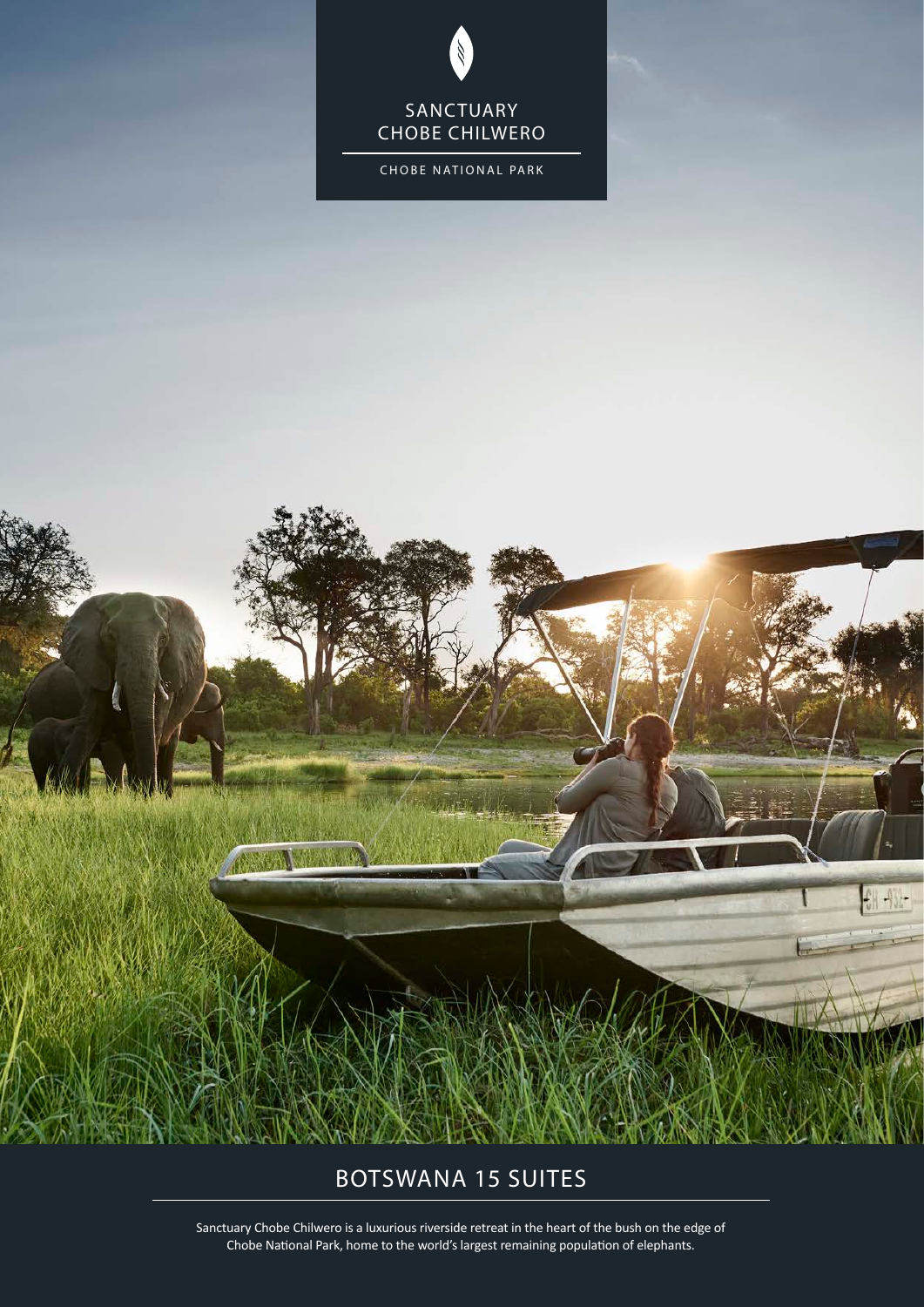

Adventure, enchantment and 'Luxury, naturally' - all delivered with a quiet, understated charm and understanding of place – is the guiding philosophy of Sanctuary Retreats and our award winning luxury safari lodge, Sanctuary Chobe Chilwero.

Sanctuary Chobe Chilwero is a luxurious retreat in the heart of the bush, located on the edge of Chobe National Park, the second largest national park in Botswana, where some 80,000 elephants roam. From the lodge's hilltop position, guests can enjoy far reaching panoramic views over the Chobe River and floodplain below. The main public area includes a lounge, library and dining room, which are linked to outdoor viewing patios.

Guests are able to relax in the split-level swimming pool or unwind with a pampering session in the full service spa complete with a treetop treatment room.

### **HIGHLIGHTS**

- Highest concentration of elephants in Africa on the lodge's doorstep
- Air-conditioned lodge
- Full service spa, including treetop treatment room
- Sundowner cruises on the Chobe River in our customised boats
- Three family suites featuring an extra bedroom
- Families with children of all ages welcome

# ACCOMMODATION AND FACILITIES

Sanctuary Chobe Chilwero's fifteen suites all command fabulous views and come with every convenience guests could hope for. The main areas look out over the Chobe River which borders Chobe National Park to the north. Guests can relax in the split-level split-level swimming pool, unwind with a pampering session in the spa or enjoy the gourmet food.

Each Suite offers a free standing bath tub and an indoor shower. The rooms are also equipped with air-conditioning, hairdryer, ceiling fan, in-room safe, mosquito nets and mini bar. Complimentary WiFi is available in all of the rooms of the lodge. Three of the suites are Family Suites, offering an extra bedroom for families.

The romantic Pool Suite features a private plunge pool, a private deck where guests will be able to enjoy private dinners for two under the stars (weather permitting) and special turn downs every night. The lodge also features a Bush Boutique. Electricity supply is a combination of silent packed generator and battery system.

# LOCATION AND GETTING THERE

Sanctuary Chobe Chilwero borders the Chobe National Park.

The lodge is accessible by road and air. The nearest airport is Kasane Airport which is approximately 10 minutes from the lodge.

### **Flying times:**

- Maun to Kasane 1 hour 30 minutes
- Chief's airstrip to Kasane 1 hour 30 minutes
- Stanley's / Baines' airstrip to Kasane 1 hour 40 minutes
- Livingstone Airport to Kasane Airport 30 minutes
- Livingstone to Chobe Chilwero road transfer via Kazangula 1 hours and 30 minutes

All inter-camp flights are provided by Mack Air. Maximum of 20kg of luggage per person is allowed for light aircraft flights, including hand luggage and camera equipment. Maximum luggage dimensions are 30cm x 35cm x 70cm.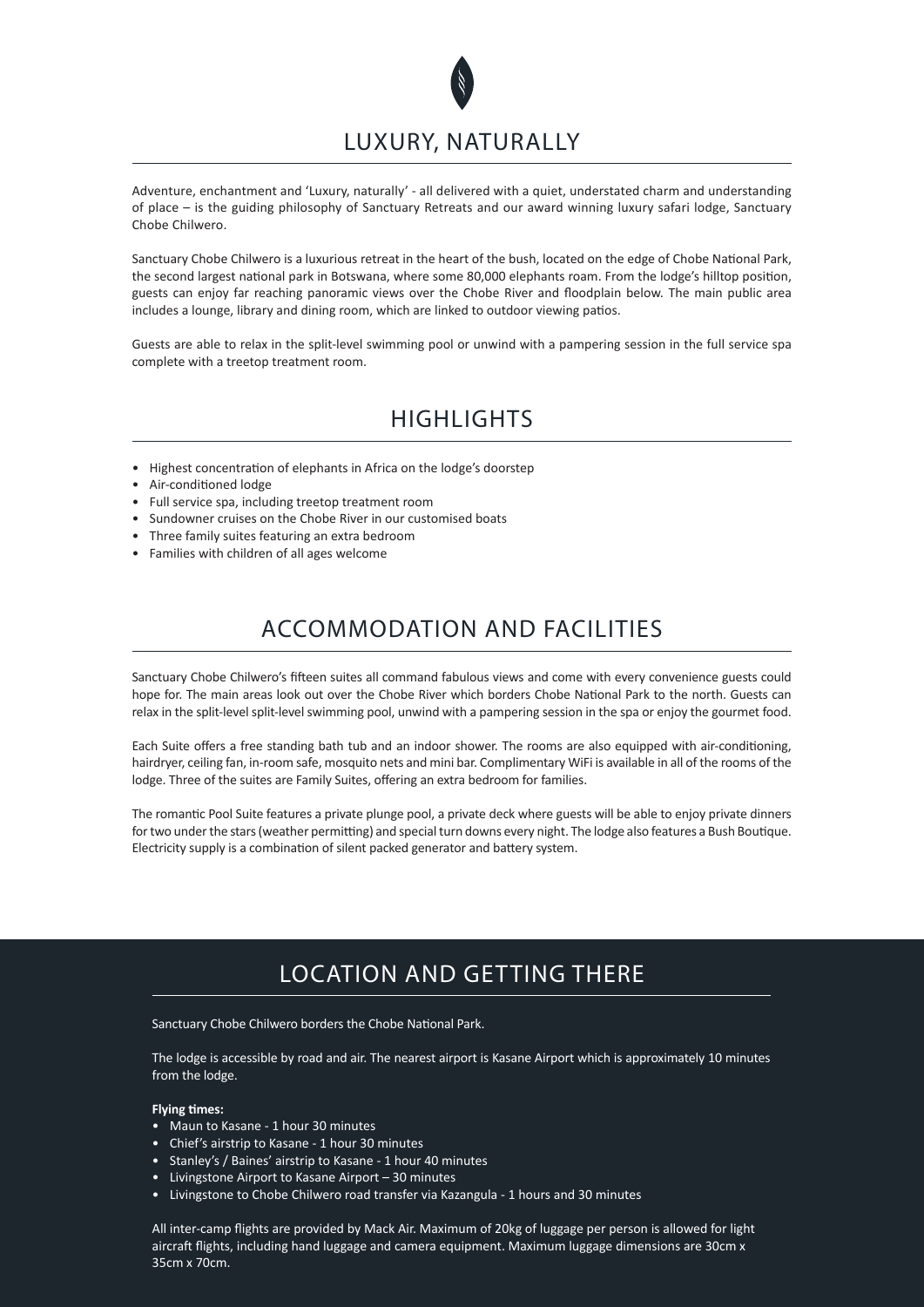

#### **Game drives**

Chobe National Park, renowned for its elephants is home to the largest concentration of these gentle giants in Africa. The park also features an abundance of sable and roan antelopes. The lush riverfront region is home to giraffe, wild dog, lion, sable and Cape buffalo and is the only place in Botswana where Puku antelope can be spotted. In the savannah, zebra, wildebeest, warthog, impala and kudu are plentiful. Key wildlife include: elephant, buffalo, lion, leopard, giraffe, impala, waterbuck, zebra, and hyena. Our highly qualified professional guides lead thrilling morning and afternoon game drives in open-sided 4X4 vehicles in the National Park. Our morning drives include coffee, tea and freshly baked confectionaries while our afternoon game drives include classic sundowner drinks and canapés at specially selected spots.

#### **Sundowner cruise**

The best way to end a day of safari here is sipping on a cocktail while watching an African sunset over the still waters of the Chobe River from the comfort of one of our specially designed riverboats. Sundowner cruises are also a great way of seeing buffalo up close as they come out of the shade to graze in the cooler evenings and elephants as they wade in the river.

### **Photographic Safari Cruise**

Our safari boat can seat up to 18 guests and has a lower and upper deck, both featuring 360 degree swivel seats. The upper deck offers a great vantage point of the Chobe River and wildlife while the lower deck boasts a bar area and the perfect spot to relax and enjoy a scrumptious river breakfast or lunch. The boat offers a great exclusive and intimate alternative to enjoying the Chobe area, especially for photographic enthusiasts.

### **Fishing Excursions**

The Chobe River is a great area for fishing which is always on a catch and release basis. The best time for fishing is in winter, May, June, July and August. Guests can expect to catch Bream and Tiger Fish, one of the most sought after game fishing experiences. The use of the boat during this activity is for a maximum of three hours and includes basic fishing equipment. A maximum of three people are allowed per boat and the activity is subject to availability. We suggest booking this activity while at the lodge. (Additional cost)

### **Tour of Victoria Falls in Zimbabwe**

Only an hour and a half's drive from the spectacular Victoria Falls, Sanctuary Chobe Chilwero is a great base from which to explore this great wonder of the world. The transfer time is approximately 1 % hours depending on border formalities. From here, the guide will escort guests around the Falls sharing some facts and history along the way. Sanctuary Retreats will supply raincoats during high water months when guests are likely to get wet from the spray of the Falls. The walk is approximately 1½ hours in duration (3km), through the rainforest, stopping at the various viewing points. Guests will also have the opportunity to do some curio shopping in the adjacent open-air markets before returning to Chobe Chilwero. The activity includes the return transfer from Chobe Chilwero to The Falls, entrance Fees to Victoria Falls Rainforest, Guided Tour of The Falls and bottled water. Excluded is a day Entry Visa Fee - Payable at the border upon entry, lunch, any gratuity or items of a personal nature. (Additional cost)

## A TYPICAL DAY ON SAFARI

#### **Summer Schedule:** September - April

- 05:30 Wakeup call
- 06:00 Breakfast
- 06:30 Option to depart for morning game viewing
- AM Option to enjoy additional activities
- 12:00 Lunch
- PM Option to enjoy additional activities
- 16:30 Option to depart for afternoon game viewing
- 20:30 Dinner

#### **Winter Schedule:** May - August

- 06:00 Wakeup call
- 06:30 Breakfast
- 07:00 Depart for morning game viewing
- AM Option to enjoy additional activities
- 11:30 Lunch
- PM Option to enjoy additional activities
- 16:00 Depart for afternoon game viewing
- 20:00 Dinner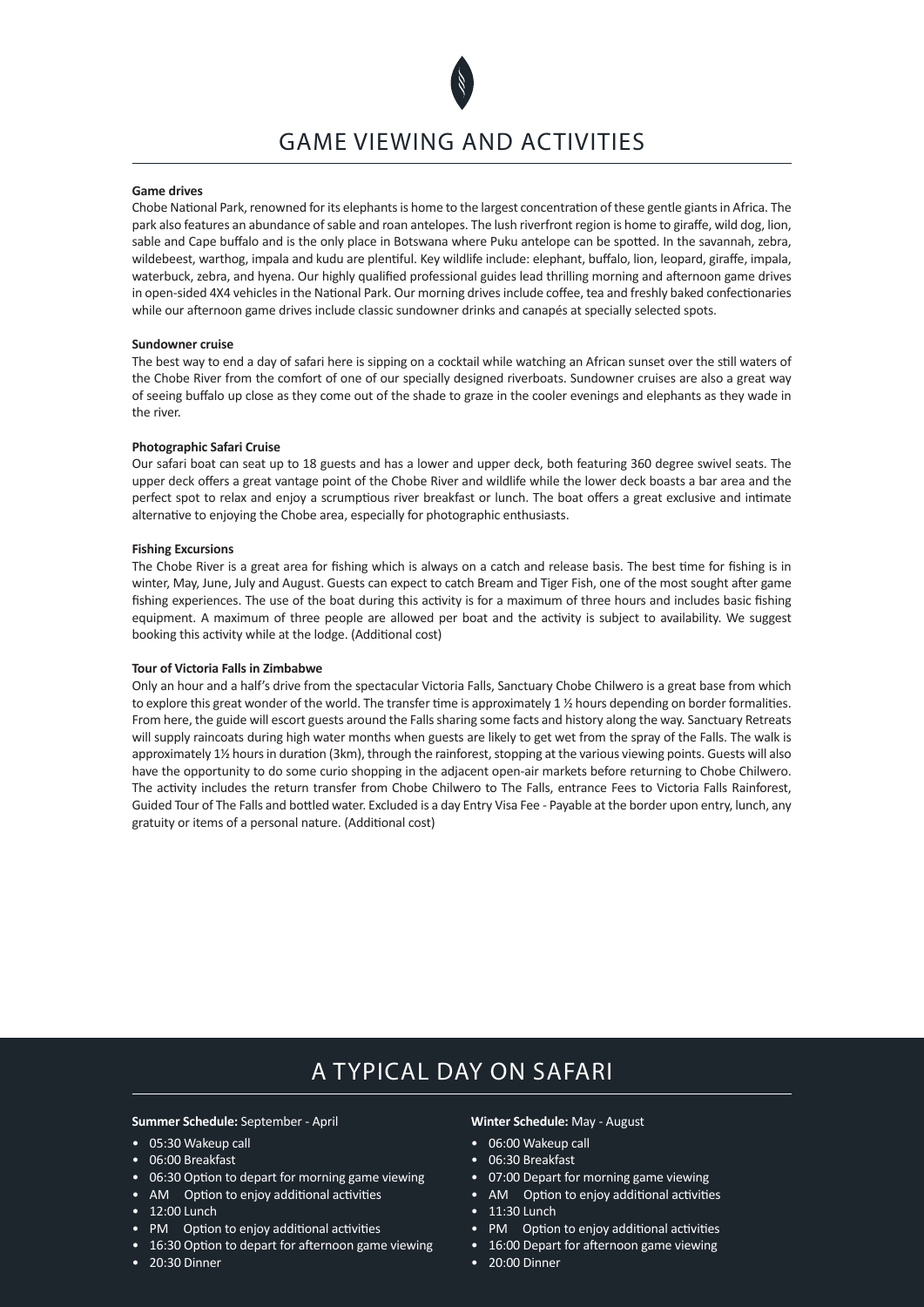

### HONEYMOONS AND SPECIAL OCCASIONS

Guests celebrating their honeymoon will receive special surprises during their stay. All attempts are made to keep honeymooners separate from other guests.

Our honeymoon services include:

- Sparkling wine nd romantic bath in guest rooms
- Private dinner at the pool
- Complimentary 15 minute hand or foot massage
- Private bush sundowners (dependent on vehicle availability)

### FAMILIES WITH CHILDREN

We welcome children of all ages at Sanctuary Chobe Chilwero.

Our friendly guides will be able to offer dedicated children's activities. Find water and identify edible plants in the bush. Learn how to make rope out of natural materials.

Children aged 15 years and younger are required to share with an adult. The camp is able to accommodate triples in the family suites. Private vehicle must be booked for children aged 5 years and younger. Housekeepers are able to baby sit children while guests are on an activity.

### DINING

Breakfast, lunch, snacks during activities and dinners are all included in your stay. Breakfast is served before the morning game activity. During your morning game viewing activity, coffee, tea and a selection of pastries and biscuits will be served out in the bush. Lunch will be enjoyed back at the camp. Afternoon and evening game drives include classic sundowner cocktails and canapés at specially selected spots before returning to the camp for pre-dinner drinks and dinner. Romantic private dinners on your room deck or by the pool can be arranged upon request. With prior notice, our camps are able to arrange halaal meals, however, please note our kitchens aren't strictly halaal and our chefs are not trained in halaal food preparation. Unfortunately, we are unable to arrange kosher meals.

#### **Meals typically consist of the following:**

- **• Breakfast:** Continental and full English Breakfast
- **• Lunch:** Table d'Hote
- **• Dinner:** Table d'Hote, 3 course meal with 2 to 3 choices, one being a vegetarian

## CLIMATE

Green season usually begins in late November and lasts through early March. This season has hot sunny days with occasional afternoon thundershowers cooling down the surrounding area. Average daily temperatures range from 20°C-38°C. The dry season runs from late May to early October. In winter (June–August) temperatures can plummet as low as 0°C at night with a daily maximum of around 26°C-28°C.

# CLOTHING

Clothing should be cool and comfortable. Greens, browns and khaki coloured clothing are advisable for safaris especially when doing a walking safari. We suggest long sleeves and long trousers and for morning and evenings due to mosquitoes and a fleece jacket as it could be cold early mornings. Sturdy and comfortable shoes are essential. A complimentary overnight laundry service is offered in the camp. Sunscreen, sunglasses and hats are essential. Binoculars and good cameras are an absolute must. The camp provides a torch as well as complimentary mosquito repellent and toiletries.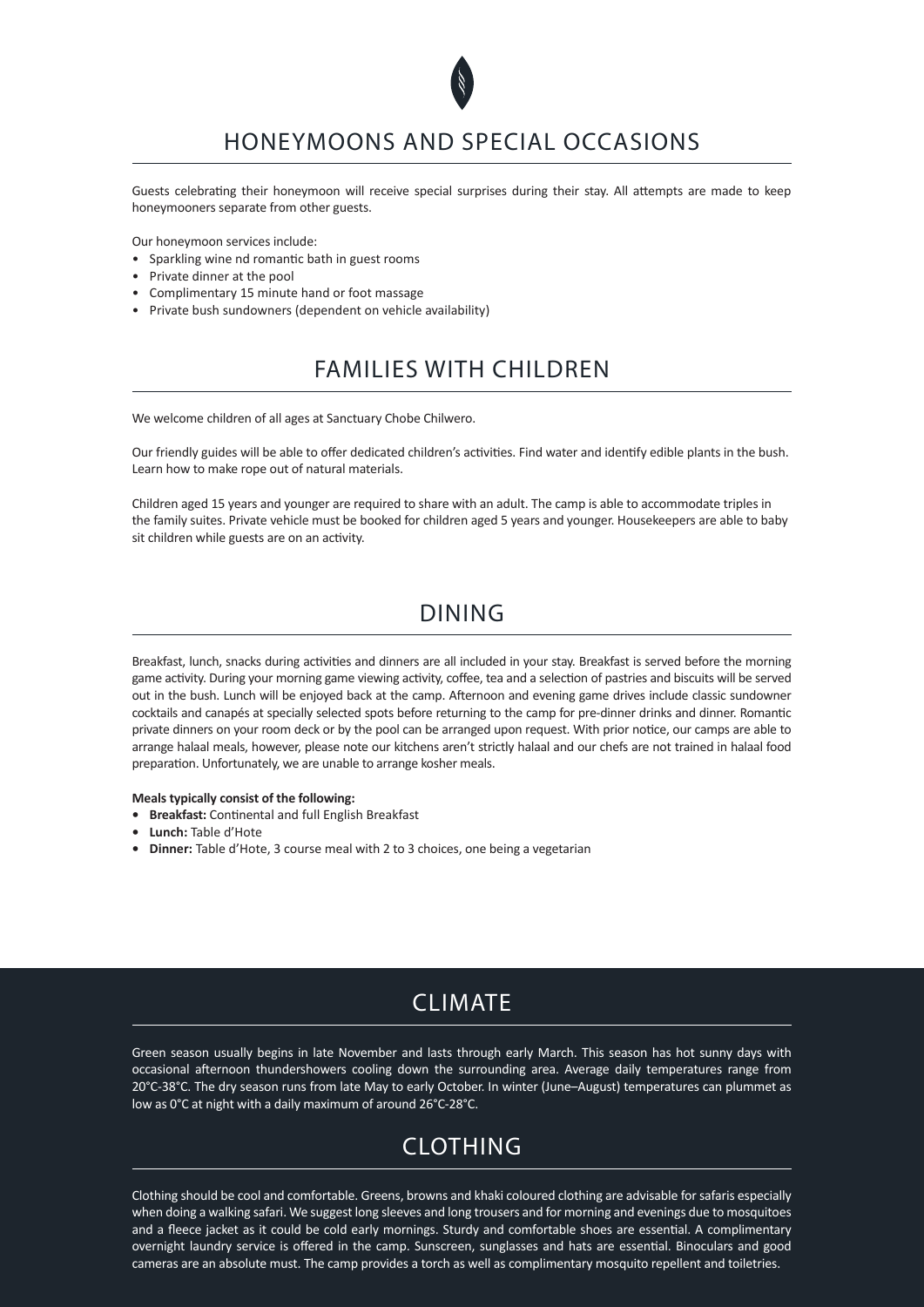

We advise all travellers to take precautions against malaria and we recommend speaking with your GP or personal physician four to six weeks before departure. Travellers from or through countries which have been declared yellow fever infected areas must provide an international health certificate of vaccination for yellow fever upon arrival into Botswana.

# MONEY AND CREDIT CARDS

All extras can be paid for with Visa, MasterCard and traveller's cheques. US dollar, Pound, Euro and Rand are also accepted; however change will be given in the local currency. Diners Card and American Express Cards are not accepted.

# TIPPING GUIDELINE

Tipping is not obligatory but generally accepted rates are \$15 per guest per day for the guide and \$15 per guest per day for the rest of the staff.

# SPECIAL REQUESTS

Sanctuary Chobe Chilwero prides itself on its personalised services. Please let us know if you have any special requests, interests, dietary requirements, allergies or medical conditions.